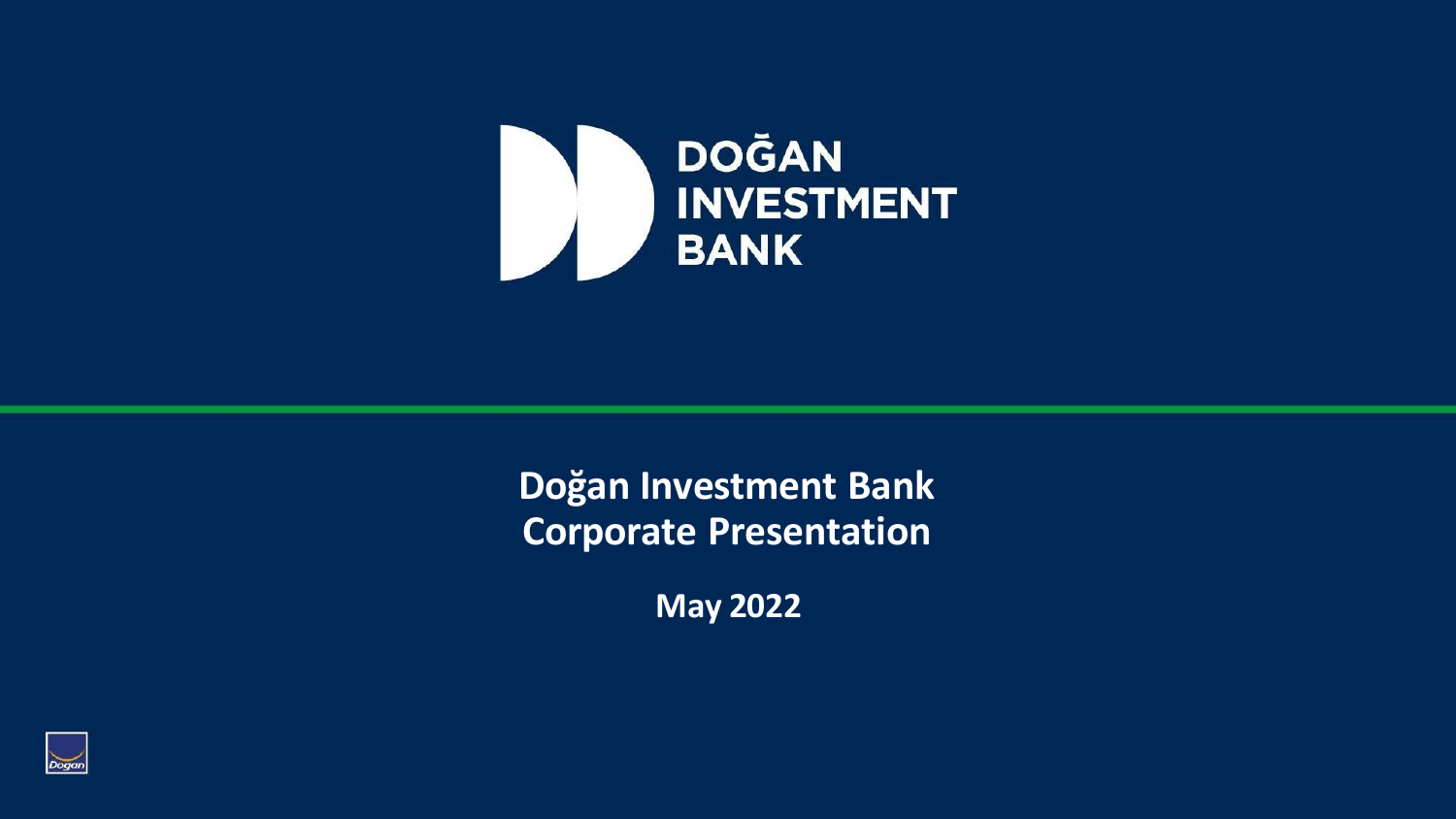# **Doğan Holding at a Glance**





#### **Foreign investors'share in the free float**



**Shareholderstructure Diversified portfolio of businesses**



#### **Highlights**

- ▶ Amongst Turkey's biggest conglomerates
- ▶ Business history of 61 years
- ▶ Employs 3,858 people
- ▶ Trading on Borsa İstanbul (BIST) since 1991
- ▶ Market cap of over 8 billion TL as of the 31st March 2022
- ▶ Owns 6 publicly trading companies MilPA

 $\mathcal{G}_3$  CELIK HALAT DITAS GALATAWIND  $\frac{1}{2}$ 

- ▶ Banking experience with its ownerships of Alternatifbank and Dışbank between 1991 and 2005
	- Alternatifbank sold to Anadolu Holding (1996)
	- Dışbank sold to Fortis Bank NV (2005)
- ▶ Doğan Family owns hepsiburada hepsiburada.com, one of the leading e-commerce platformsin Turkey
- ▶ Holding is rated by JCR Eurasia Rating and is assigned:
- International Foreign and LC LT BB+ / ST B
- National Local Rating LT AA / ST A-1+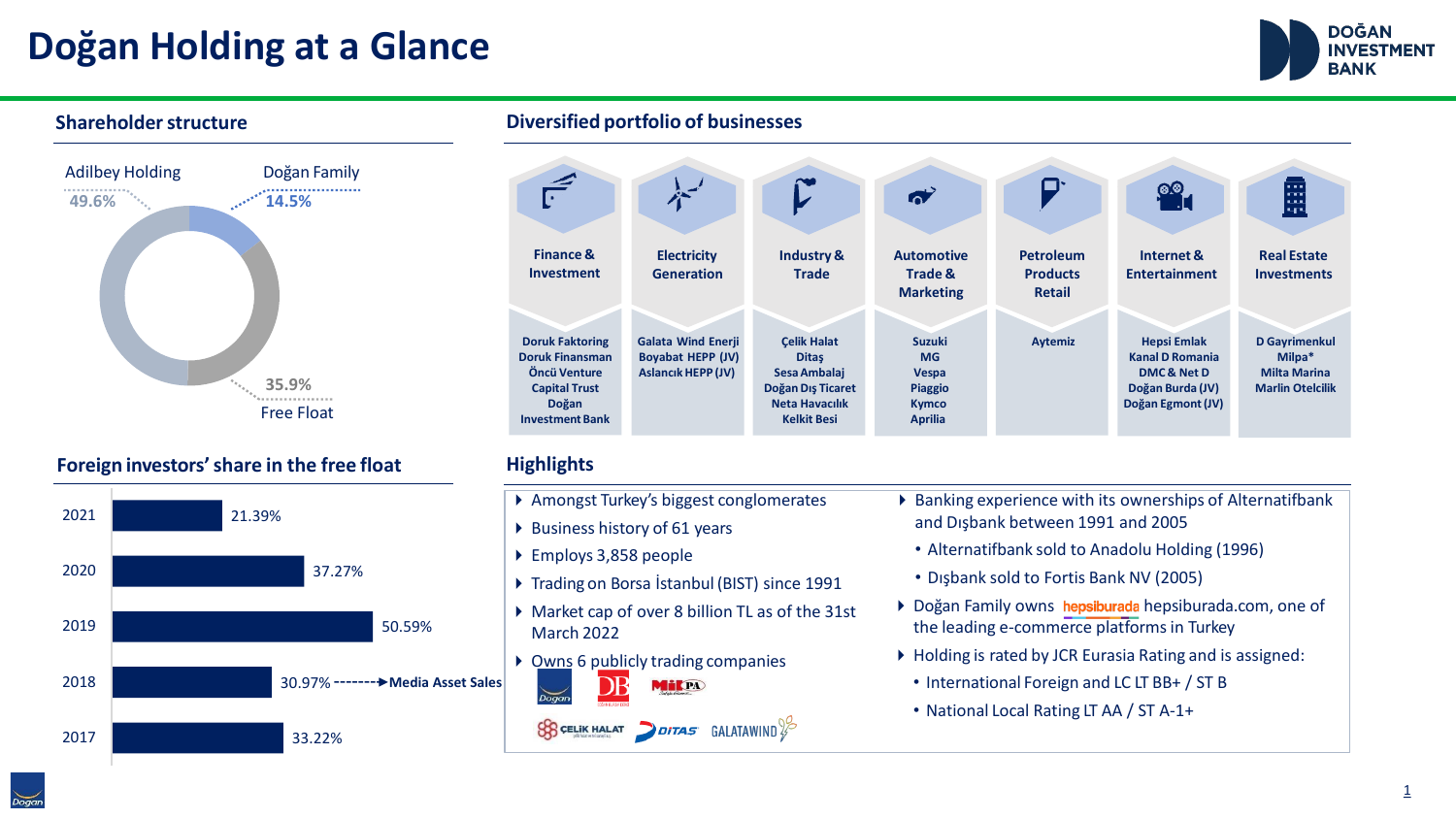### **Doğan Holding Financials and Performance**



2









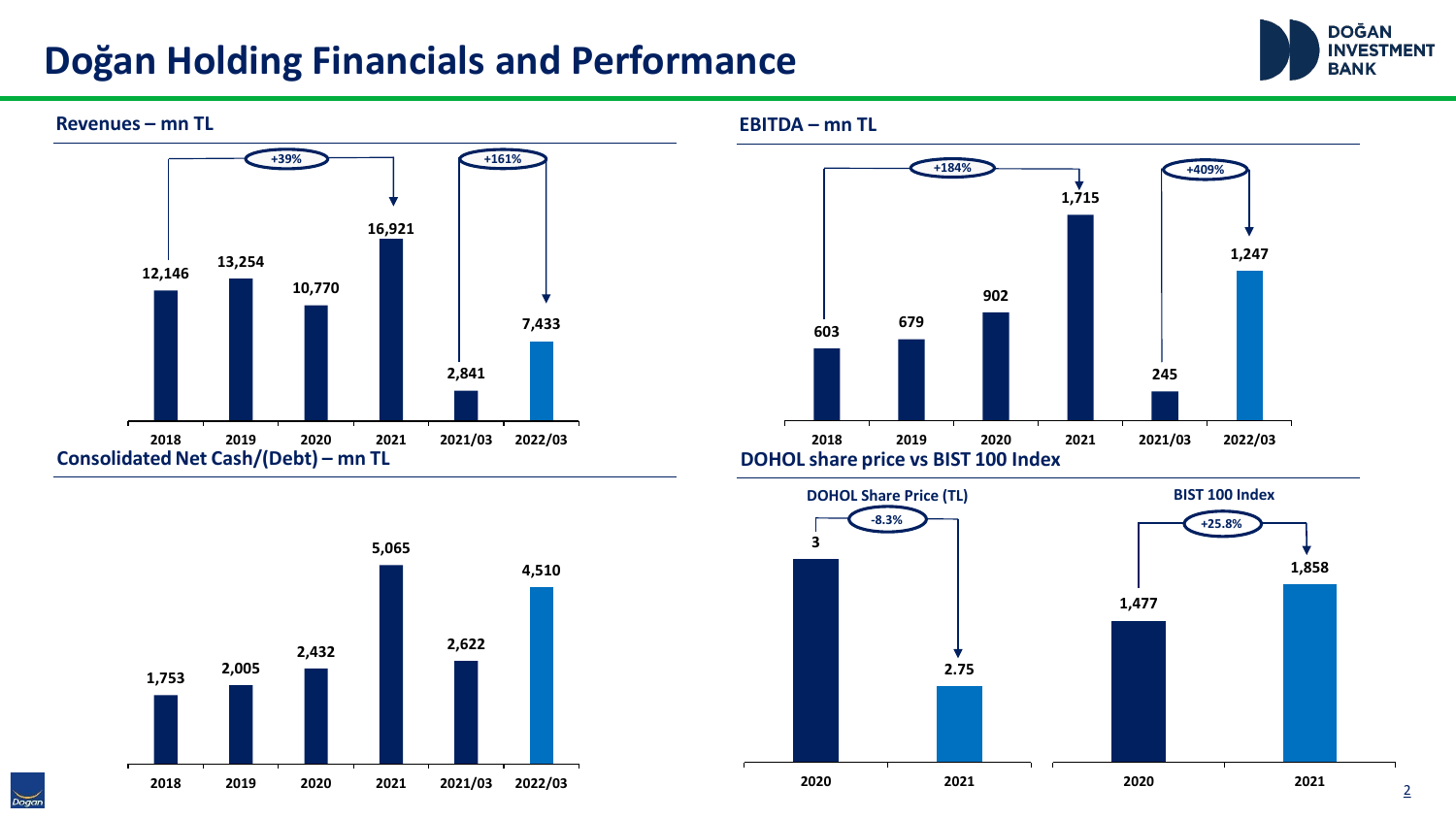### **Doğan Investment Bank at a Glance**



#### Doğan Holding **99.99% Treasury & Markets** Spot & Forward FX Transactions **Derivatives** Fixed Income Securities **Investment Banking & Structured Finance** M&A Advisory Public Offerings Structured Financing Solutions **Transactional Banking & Digital Solutions** Core Transactional Banking Products Trade, Supplier & Receivables Financing **Corporate & Commercial Banking** Corporate Loans Account & Banking Services Financial Advisory **Products & Services Shareholder structure Main Main** pillars

#### **Highlights**

- ▶ Obtained operating license from the BRSA on May 21, 2021
- ▶ Started banking activities as of August 2, 2021
- ▶ Established with an initial capital of 200 million TL
- ▶ Rated by JCR Eurasia Rating and is assigned:
	- International Foreign and LC LT BB / ST B
	- National Local Rating LT A- / ST A-1
- ⏵ **Vision:** To be one of the strongest representatives of the international financial system in its home country and to be a leading investment bank that supports Turkey's economic progress
- ⏵ **Mission:** To be the solution provider for its clients with a very strong and experienced team through value-added products and services with a special focus on sustainability

Working Capital Solutions

#### **Independently audited financial indicators\***

| <b>Balance Sheet ('000 TL)</b>        |              | 31 December 2021 |                            |
|---------------------------------------|--------------|------------------|----------------------------|
|                                       | <b>TL</b>    | FC.              | <b>Total</b>               |
| <b>Banks</b>                          | 130.843      | 33.880           | 164.723                    |
| <b>Securities</b>                     | O            | 12.803           | 12.803                     |
| Loans                                 | 200.489      | ٠                | 200.489<br>19.258<br>1.446 |
| <b>Tangible and Intangible Assets</b> | 19.258       | ۰<br>۰           |                            |
| <b>Deferred Tax Assets</b>            | 1.446        |                  |                            |
| <b>Other Assets</b>                   | 1.530        | ۰                | 1.530                      |
| <b>Total Assets</b>                   | 353.566      | 46.683           | 400.249                    |
| <b>Securities Issued (Bills)</b>      | 148.691      | ٠                | 148.691                    |
| <b>Funds</b>                          | 153<br>7.853 | ۰                | 153<br>7.853               |
| <b>Lease Payables</b>                 |              |                  |                            |
| <b>Provisions</b>                     | 10.100       | ۰                | 10.100                     |
| <b>Current Tax Liabilities</b>        | 5.038        |                  | 5.038                      |
| <b>Other Liabilities</b>              | 496          | 2.225            | 2.721                      |
| <b>Shareholders' Equity</b>           | $226.228 -$  | 535              | 225.693                    |
| <b>Paid-in Capital</b>                | 200.000      | ٠                | 200.000                    |
| Comprehensive Income                  | $-174 -$     | 535              | $-709$                     |
| <b>Profit Reserves</b>                | 15.908       |                  | 15.908                     |
| <b>Current Period's Profit/Loss</b>   | 10.494       | ۰                | 10.494                     |
| <b>Total Liabilities</b>              | 398.559      | 1.690,00         | 400.249                    |

⏵*Capital Adequacy Ratio on March 31, 2021 was 53.91% \*Audited by KPMG*

| indicators*      |        |              |                                                        |                   |  |  |
|------------------|--------|--------------|--------------------------------------------------------|-------------------|--|--|
| 31 December 2021 |        |              | Income Statement ('000 TL)                             | Jan-December 2021 |  |  |
| TL               | FC.    | <b>Total</b> | <b>Interest Income</b>                                 | 36.025            |  |  |
| 43               | 33.880 | 164.723      | <b>Interest on Loans</b>                               | 10.813            |  |  |
| 0                | 12.803 | 12.803       | <b>Interest received from Reserve Deposits</b>         | 15                |  |  |
| 89               |        | 200.489      | <b>Interest received from Banks</b>                    | 25.047            |  |  |
| 58               |        | 19.258       | Interest received from Marketable Securities Portfolio | 142               |  |  |
| 46               |        | 1.446        | Other interest income                                  | 8                 |  |  |
| 30               |        | 1.530        | <b>Interest Expense</b>                                | 2.671             |  |  |
| 66               | 46.683 | 400.249      | <b>Interest on Funds Borrowed</b>                      |                   |  |  |
| 91               |        | 148.691      | <b>Interest on Money Market Transactions</b>           | 23                |  |  |
| 53               |        | 153          | Interest on Securities Issued                          | 1.569             |  |  |
| 53               |        | 7.853        | Finance Lease interest expenses                        | 1.077             |  |  |
|                  |        |              | <b>Net Interest Income</b>                             | 33.354            |  |  |
| 00               |        | 10.100       | Net Fees and Commissions Income                        | $-323$            |  |  |
| 38               |        | 5.038        | <b>Trading Income/Losses</b>                           | 22.937            |  |  |
| 96               | 2.225  | 2.721        | <b>Other Operating Income</b>                          | 2.096             |  |  |
| $28 -$           | 535    | 225.693      | <b>Gross Operating Profit/Loss</b>                     | 58.064            |  |  |
| 00               |        | 200.000      | <b>Provision Expenses</b>                              | $-3.611$          |  |  |
|                  |        |              |                                                        |                   |  |  |

Other Operating Expenses -39.506 **Profit/Loss Before Taxes 14.947** Tax Income/Expense -4.453 **Net Profit/Loss 10.494**

*\*Banking Regulation and Supervision Agency*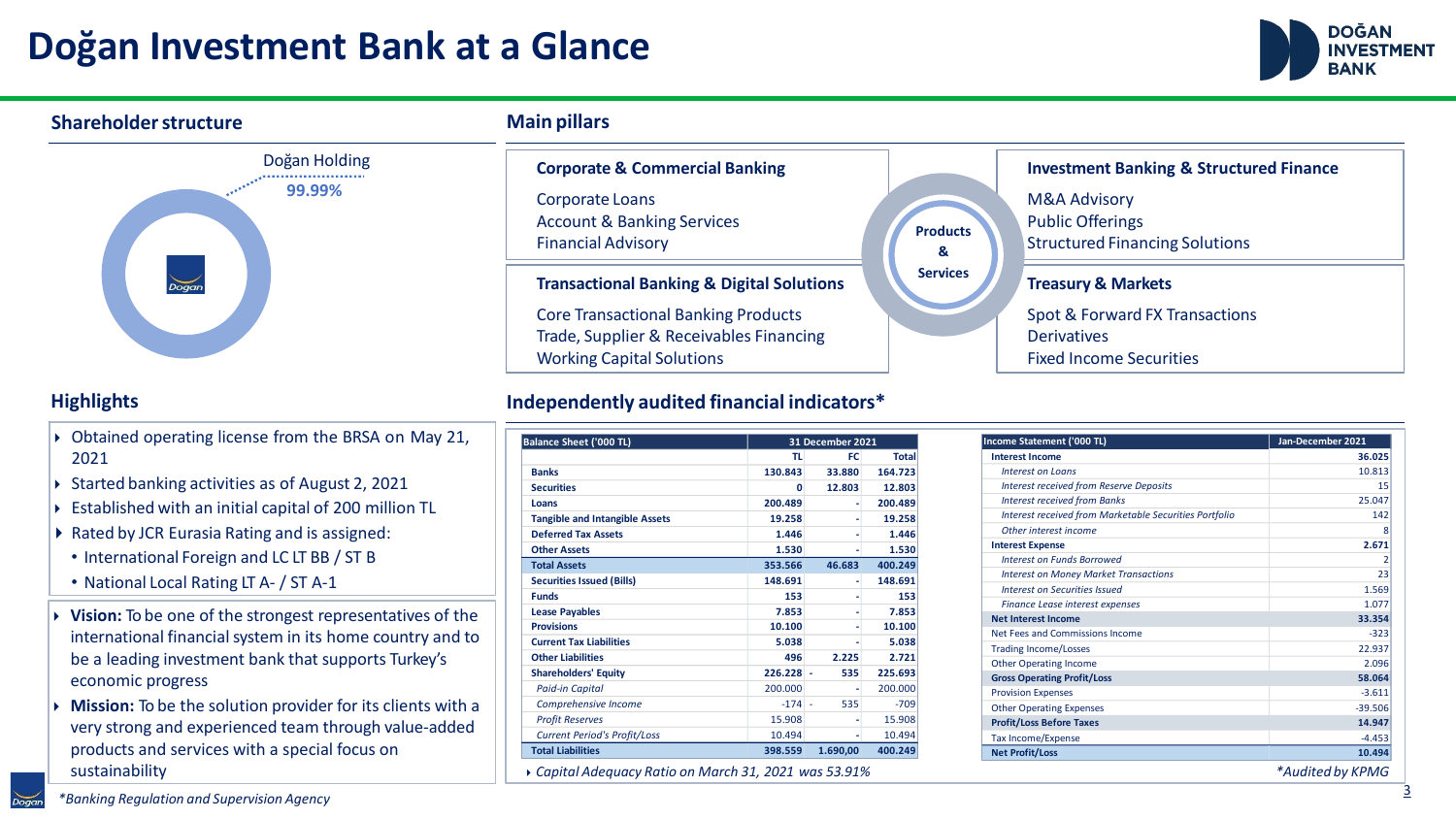### **Doğan Investment Bank Financials and Performance**





**Total Bond Offerings – mn TL**



**Loans – mn TL**



#### **Highlights**

**Bond Offerings (**as of May 2022**)**

- Total issuance volume : 780 mio TL
- Total outstanding volume 395 mio TL
- Tenor of borrowing extended from 42 days to 170 days
- Appetite from 35 institutional investors
- ✓ Signed an **agreement** with the Development Facility of the European Fund for Southeast Europe **(EFSE DF)** for the Bank's digital lending project to support Turkish SME suppliers in the e-commerce ecosystem
	- First facility extended to an investment bank by EFSE DF
- ✓ Obtained **foreign currency loans** for a tenor of 3 months and in the amounts 1 million EUR and 1 million USD in 1st Q 2022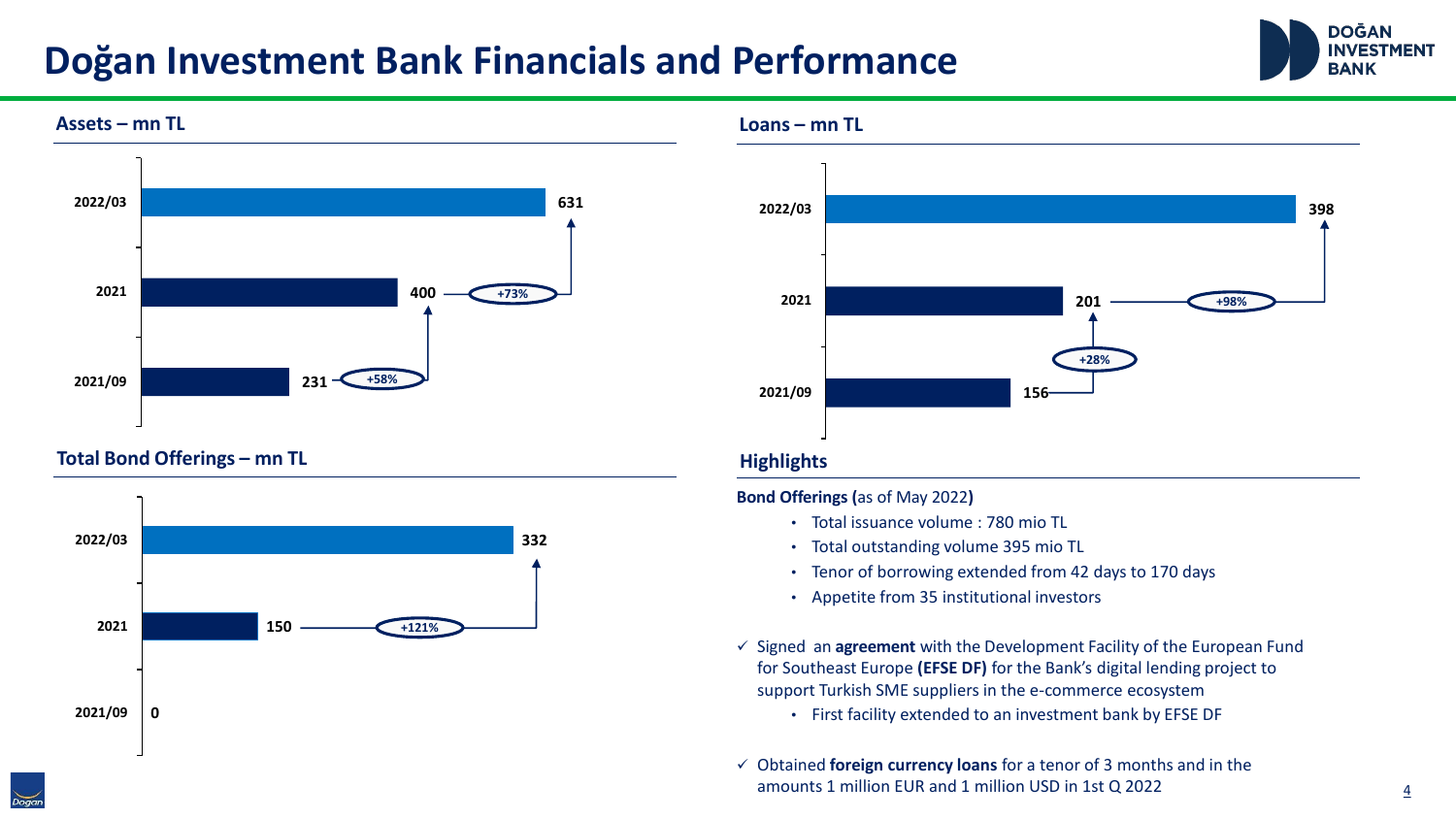**Unique Business Model**



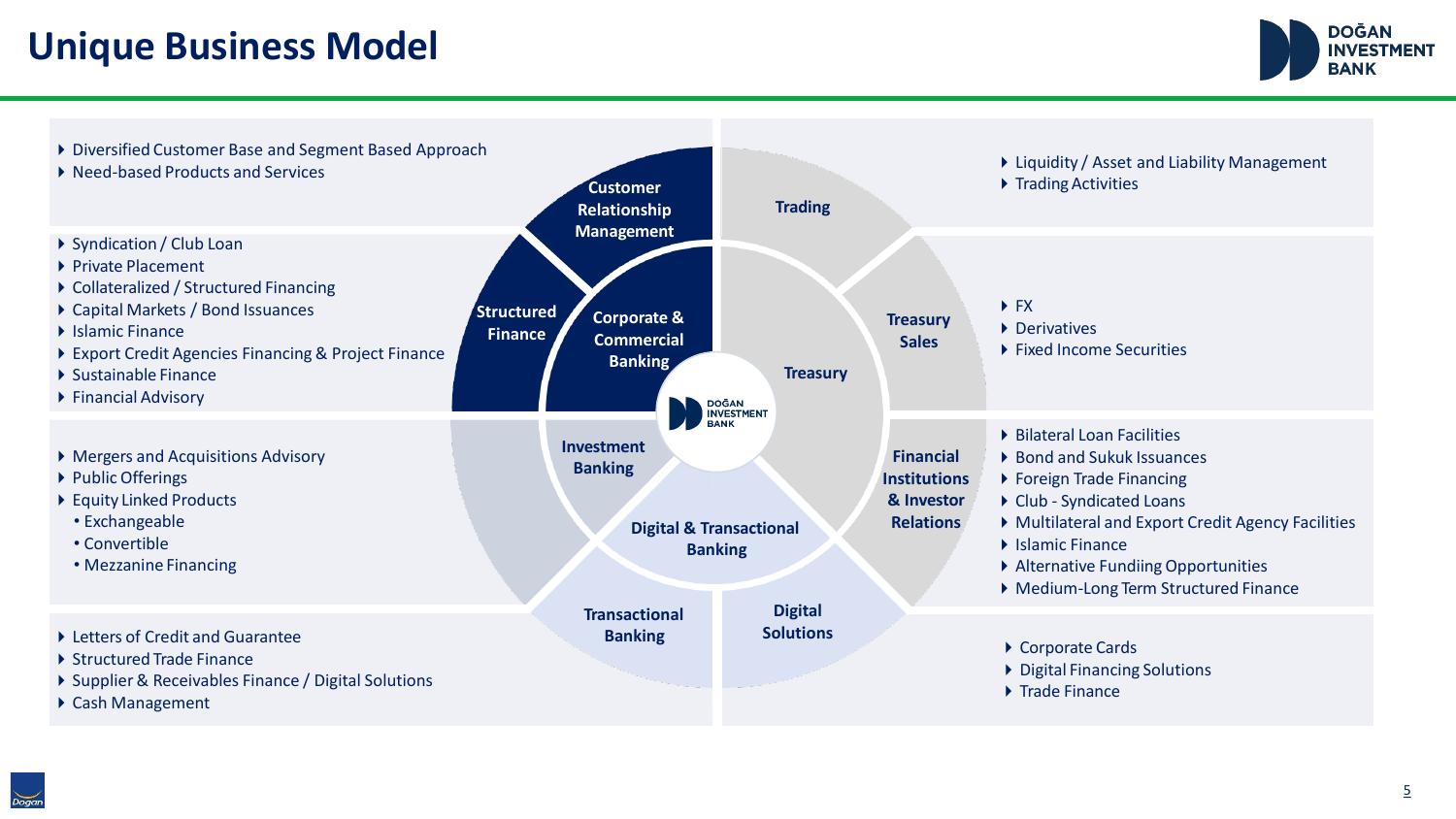## **Critical Success Factors and Differentiation Strategy**



| <b>Credit Policies Developed to Achieve Sustainable and Sound Operations</b> | <b>Differentiation Strategy</b>                                                                             |
|------------------------------------------------------------------------------|-------------------------------------------------------------------------------------------------------------|
| <b>International Banking Focus</b>                                           | $\left( 1\right)$ Leveraging pioneering role and innovative vision of Doğan Holding                         |
| <b>Strong Relations with Customers and Investors</b>                         | Bundling structured finance, investment banking and treasury products for strategic needs<br>$\binom{2}{2}$ |
| <b>Effective Corporate Governance</b>                                        |                                                                                                             |
| <b>Competent and Experienced Team</b>                                        | (3) Effective and functional lending policy backed by multi-product relationship aproach                    |
| <b>Customer, Industry and Market Connectivity</b>                            | Enchancing clients' access to diversified financing opportunities                                           |
| <b>Dynamic Organization and Efficiency in Business</b>                       | $\left(3\right)$ Focus on client and investor dialogue for strategic opportunities                          |
| An "Originate and Distribute" Business Model <sup>1</sup>                    |                                                                                                             |
| <b>Digital-Focused Transactional Banking Solutions</b>                       | (6) Offering financial solutions with a diligent consultancy approach                                       |
| <b>Strong Product Know-How and Service Quality</b>                           | <sup>7</sup> Reliable partner of customers across all products and services                                 |
| <b>Digital Based and Value-Added Banking</b>                                 | $\left(8\right)$ Client centric product and relationship management approach                                |
| <b>Multi-Product Service and Relationship Model</b>                          |                                                                                                             |
| "One Bank" Approach <sup>2</sup>                                             | (9) Effective Risk Management                                                                               |
| <b>Effective Cost Management and Sustainable Profitability</b>               | <b>Working Capital Advisory and Structured Trade Finance</b><br>(10)                                        |

<sup>1</sup> Realizing structured financing transactions benefiting from investor connectivity taking into account the balance sheet impact

*<sup>2</sup>Offering Corporate and Commercial Banking, Investment Banking, Treasury Products and Transaction Banking together*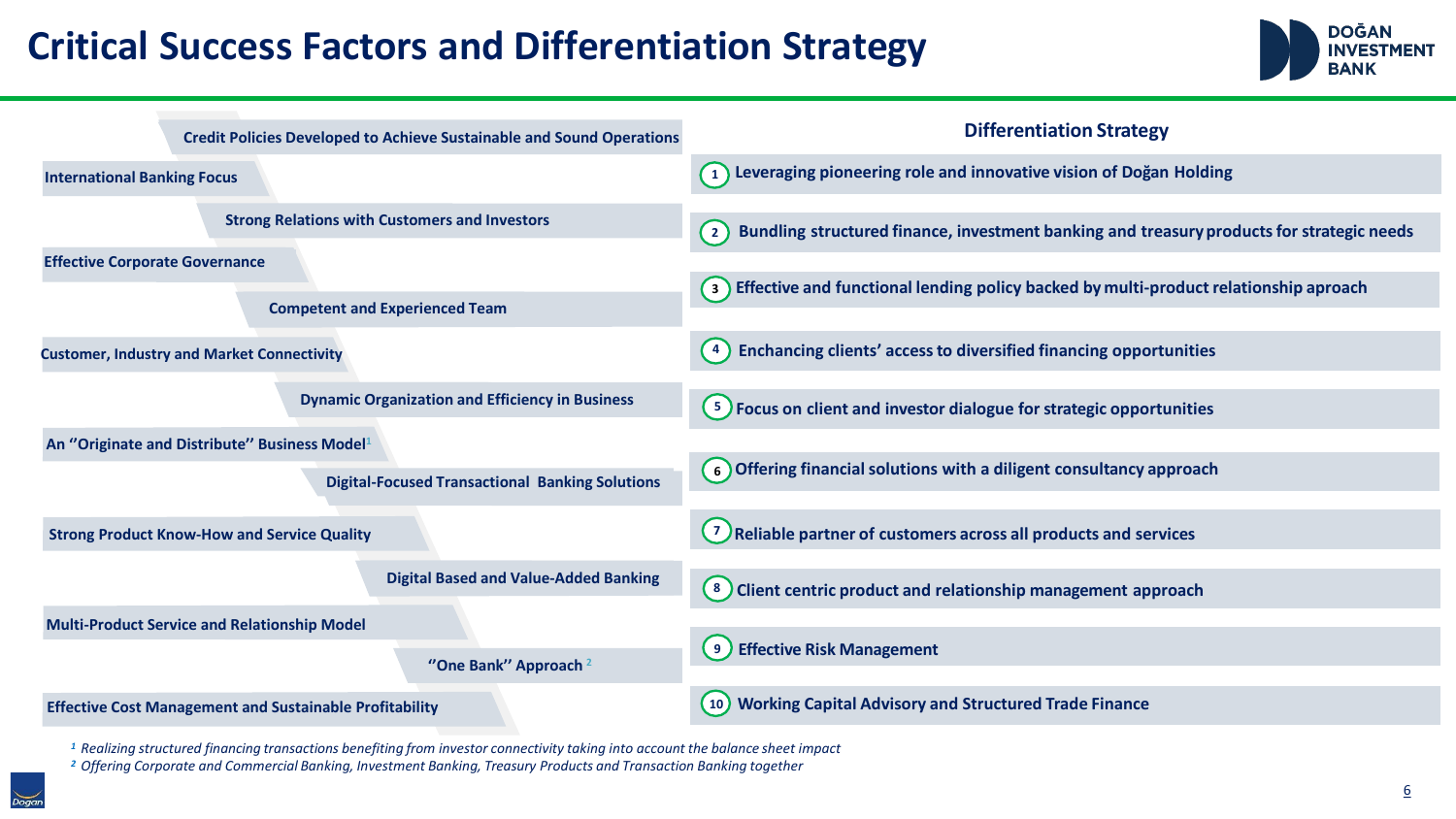



Focus on a single product line and a customer segment partnering with multiple players both from and outside group companies

**Prioritized Project**

**1**

**2**

**3**

**4**

**5**

**6**

Embedded finance partnering with e-commerce platforms addressing the SME segment in Turkey



#### **Technology and Processes**

Automated decision-making processes by leveraging all accessed data use and analytics

**Digital Products & Services Highlights**

**People and Culture** Seasoned, talented and affective team sustaining a dynamic startup culture

**Synergy Creation with Doğan Group Companies**

Active in various sectors i.e., e-commerce, energy, tourism, etc. and serving millions of customers, has a base to reach the scale

#### **Critical Success Factors**

Easy and fast processing, right positioning in the market, focus on customer experience, expand the ecosystem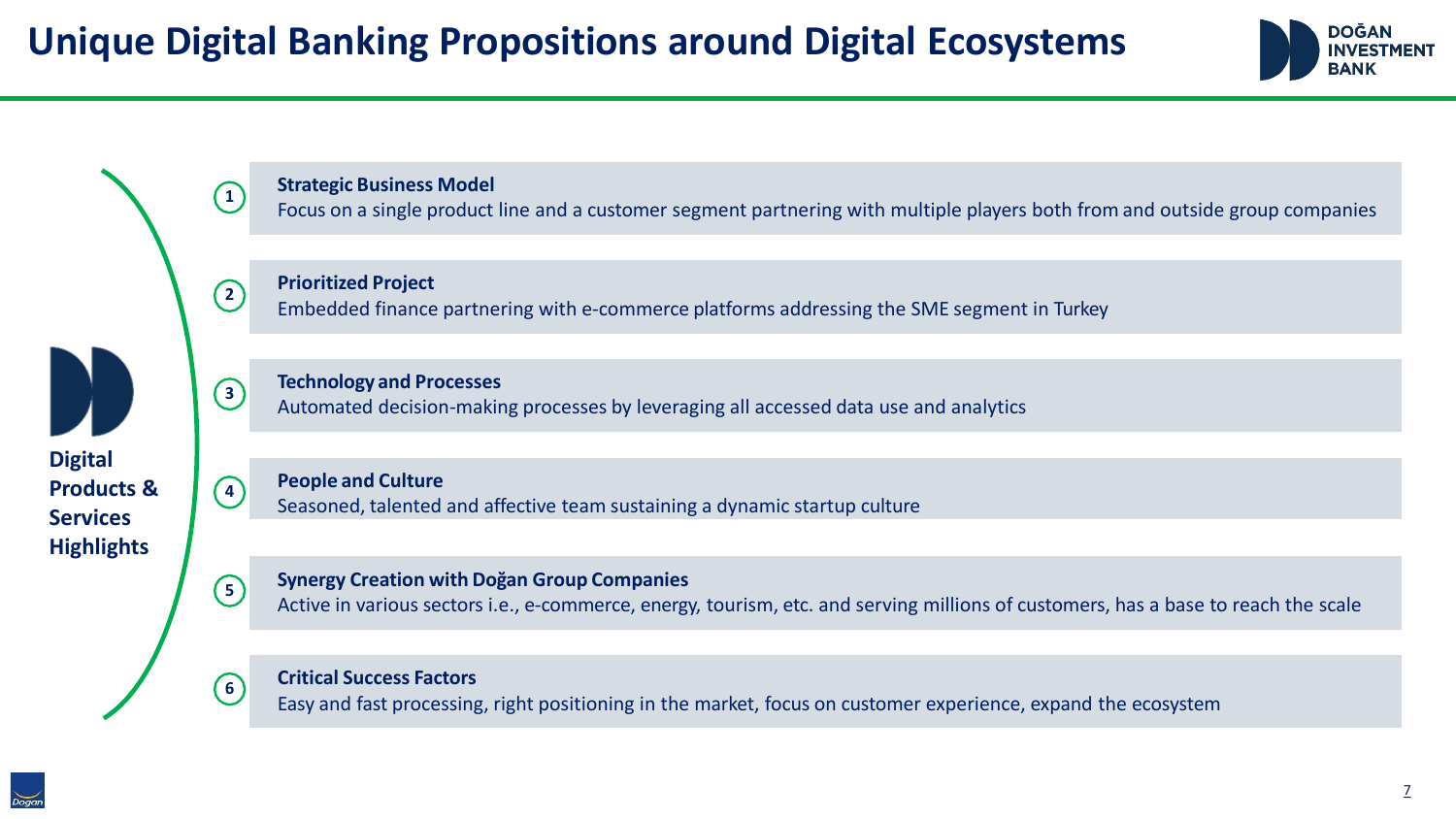

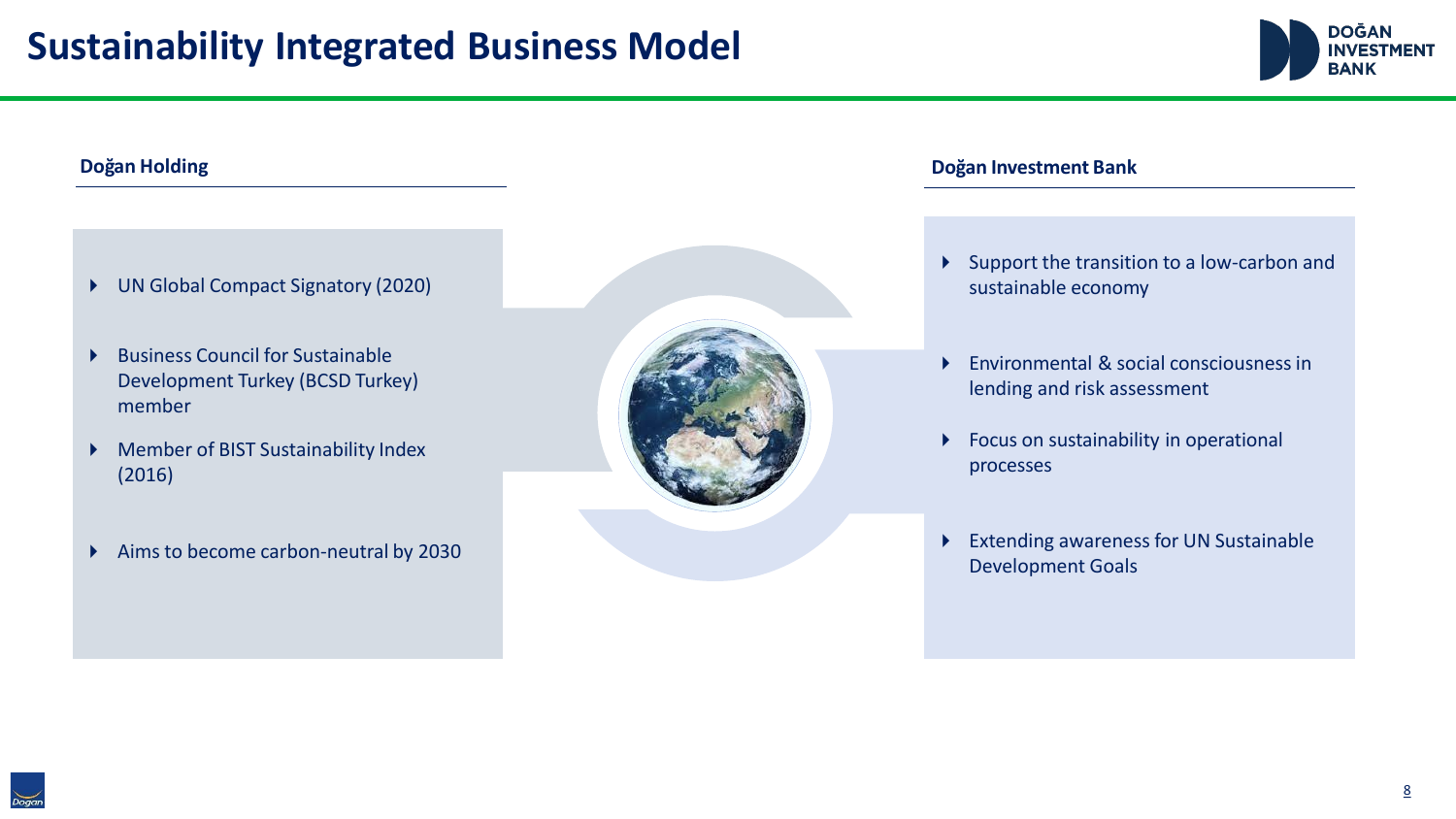### **Senior Management**



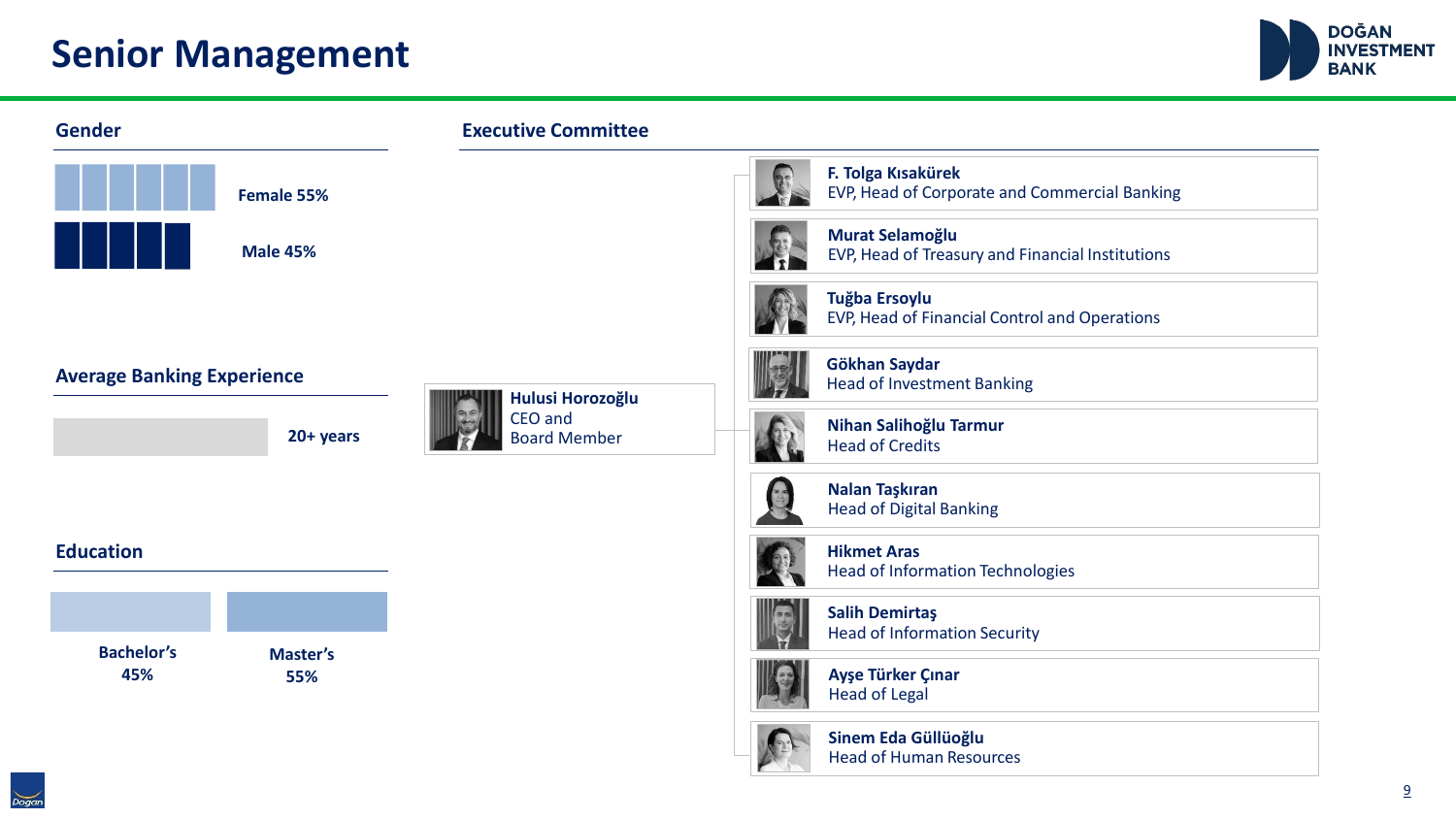

#### **Hulusi Horozoğlu CEO and Board Member**



After graduating from the Department of Economics of Boğaziçi University in 2000, Hulusi Horozoğlu started his career in the same year at Citibank's Management Associate Program in Turkey. He worked as Relationship Manager at the Financial Institutions Division of Citibank A.Ş. from 2001 to 2004, and thereafter joined HSBC in 2004. He took office at the Corporate Banking Department of HSBC Turkey as Relationship Manager, before moving on to his role as Senior Banker at the Financial Institutions and Public Sector of Citibank Turkey in 2005. Between 2006 and 2012, he served as Director of Global Islamic Banking, Syndications and Debt Capital Markets as well as Head of Non- Presence Countries, Saudi Arabia and Oman at Citigroup Dubai. He joined HSBC Turkey in 2012 and worked as Head of Global Capital Financing and Debt Finance until 2014. Between 2014 and 2016, he held Assistant General Manager, Managing Director, Head of Corporate and Investment Banking role at HSBC Turkey. During 2016 - 2018, on top of his roles as Assistant General Manager, Managing Director, Head of Wholesale Banking and Investment Banking, Horozoğlu served as Interim Regional Head of Corporate and Commercial Banking Client Coverage for Middle East, North Africa and Turkey. During 2018 - 2020, Horozoğlu worked at HSBC Dubai as Regional Head of Business Development for Middle East, North Africa and Turkey.

He was appointed as the CEO and Board Member of Doğan Investment Bank in September 2020.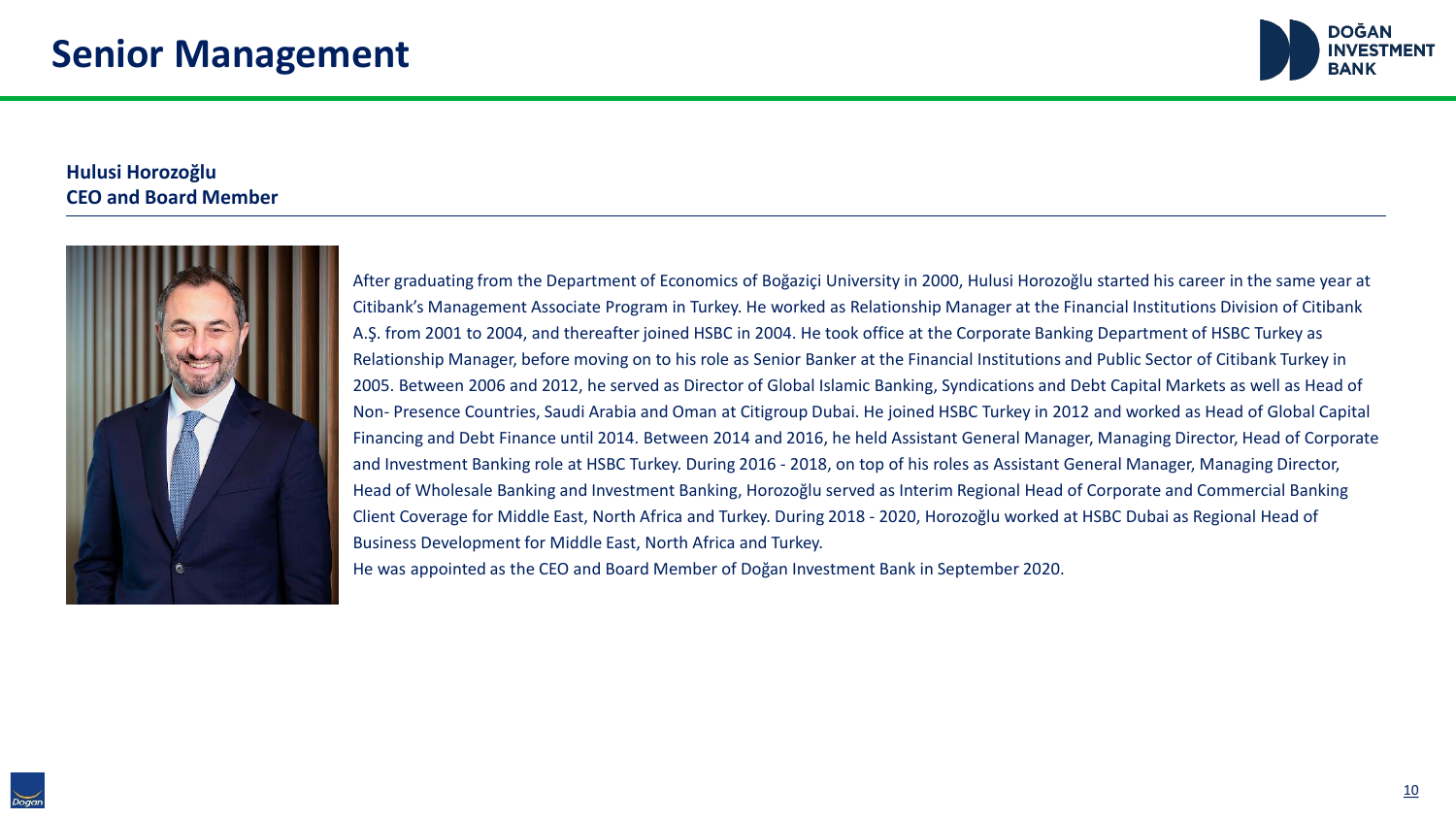### **Senior Management**



#### **Fuat Tolga Kısakürek EVP, Head of Corporate and Commercial Banking**



Fuat Tolga Kısakürek obtained his BS Degree in Business Administration / Management from Middle East Technical University Ankara in 1999 after which he joined Citibank Turkey as Management Associate and held Assistant Manager, Manager, Vice President and Director roles at Cash Management, Financial Institutions and Corporate Banking departments till March 2015. He then joined HSBC Turkey and assumed Head of Large Corporates and International Subsidiary Banking role till June 2019. Prior to joining Doğan Investment Bank in November 2020, he worked as Group Director, Corporate Banking at Türk Ekonomi Bankası (TEB, a subsidiary of BNP Paribas). He has been working at Doğan Investment Bank since November 30, 2020.

#### **Murat Selamoğlu EVP, Head of Treasury and Financial Institutions**



Murat Selamoğlu obtained his bachelor's degree in economics from Kenyon College and graduate degree in economics from Columbia University. After working as an instructor at Columbia and Bilkent Universities for 3 years, he started his banking career at Akbank in 2000 as an auditor. Since November 2003, he took on various duties in the Treasury department of the same bank, where he worked as a Senior Vice President for 6 years. Before joining Doğan Investment Bank, he worked as the Executive Vice President responsible for the Treasury and Financial Institutions unit of Akbank AG, operating in Frankfurt, for two years. He has a Chartered Financial Analyst (CFA) Certificate and is fluent in English. He has been working at Doğan Investment Bank since November 30, 2020.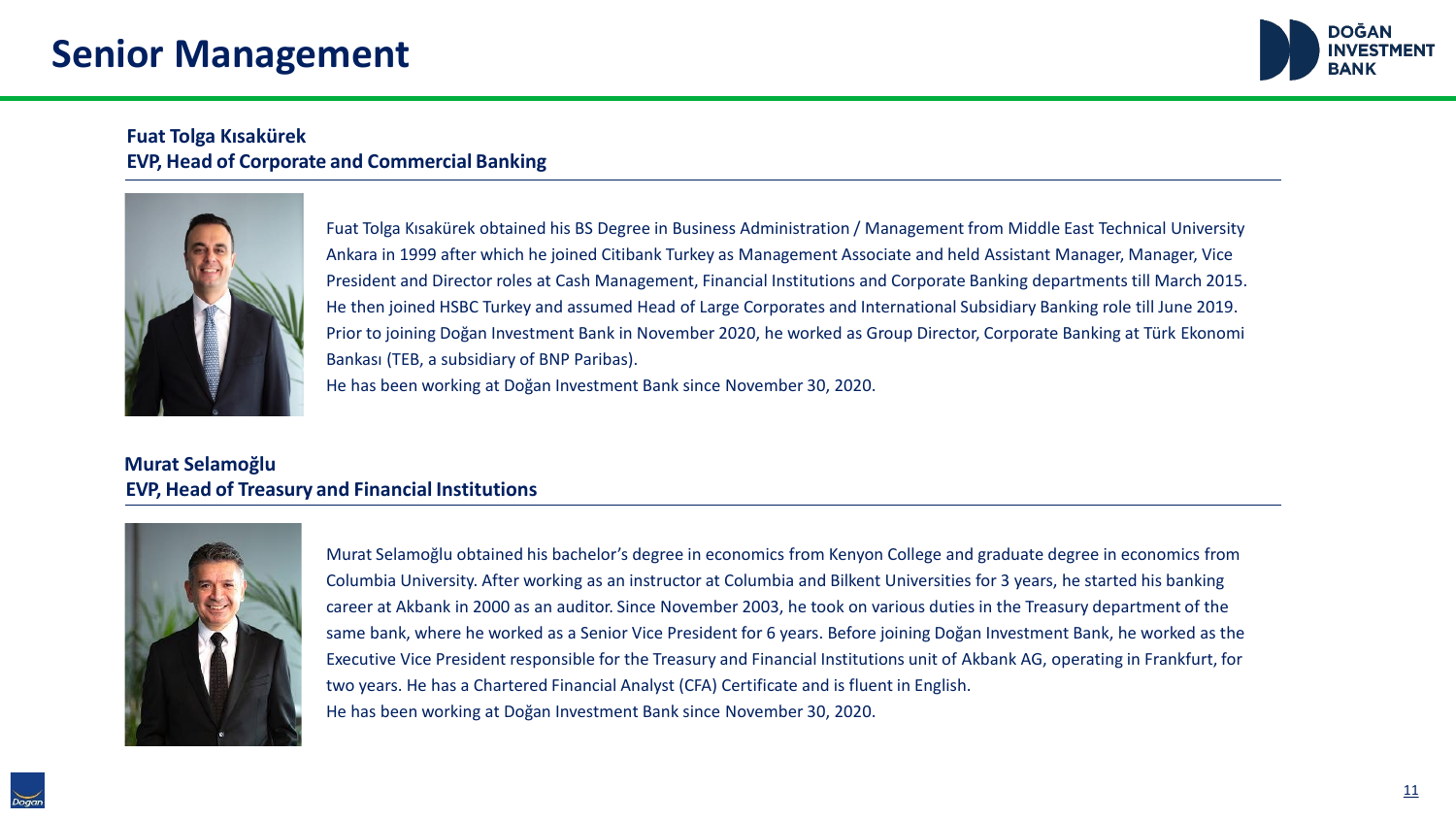

#### **Tuğba Ersoylu EVP, Head of Financial Control and Operations**



Tuğba Ersoylu has a BS degree in Economics from the Middle East Technical University and holds Executive MBA degree from Boğaziçi University. Ersoylu has started her professional career in 1997 at Finansbank A.Ş. as Financial Control and Planning specialist and continued working as a financial controller at BNP - AK - Dresdner Bank from 1999 to 2003 and as Budget and MIS Supervisor within Corporate and Commercial Banking Business Unit at Kocbank and Yapı Kredi Bankası. In 2006, Ersoylu joined Merrill Lynch Yatırım Bankası A.S. at the initial establishment stage of the Bank in Turkey and served as Deputy CFO from 2006 to 2018 and later as the Country Risk Manager, until she joined Doğan Investment Bank. She has been working at Doğan Investment Bank since September 21, 2020.

#### **Gökhan Saydar Head of Investment Banking**



Gökhan Saydar has a BS degree in Mechanical Engineering from İstanbul Technical University and holds an MBA degree from Koç University. He has embarked on his career at PDF, an M&A Advisory House. He joined Is Investment in 2003 and has been involved in landmark privatization projects and public offerings. He joined HSBC Turkey Corporate Finance Department in 2005 as Associate and advanced his career having served over 14 years as Senior Associate, Associate Director and Director. He has also acted as Head of M&A and ECM between 2015-2019. He leverages an expertise of over 20 years and strong know-how in M&A and ECM transactions. He has closed prestigious transactions in diversified sectors including industrials, FIG, real estate, retail, energy, automotive, food and beverages, transportation.

He has been working at Doğan Investment Bank since October 27, 2021.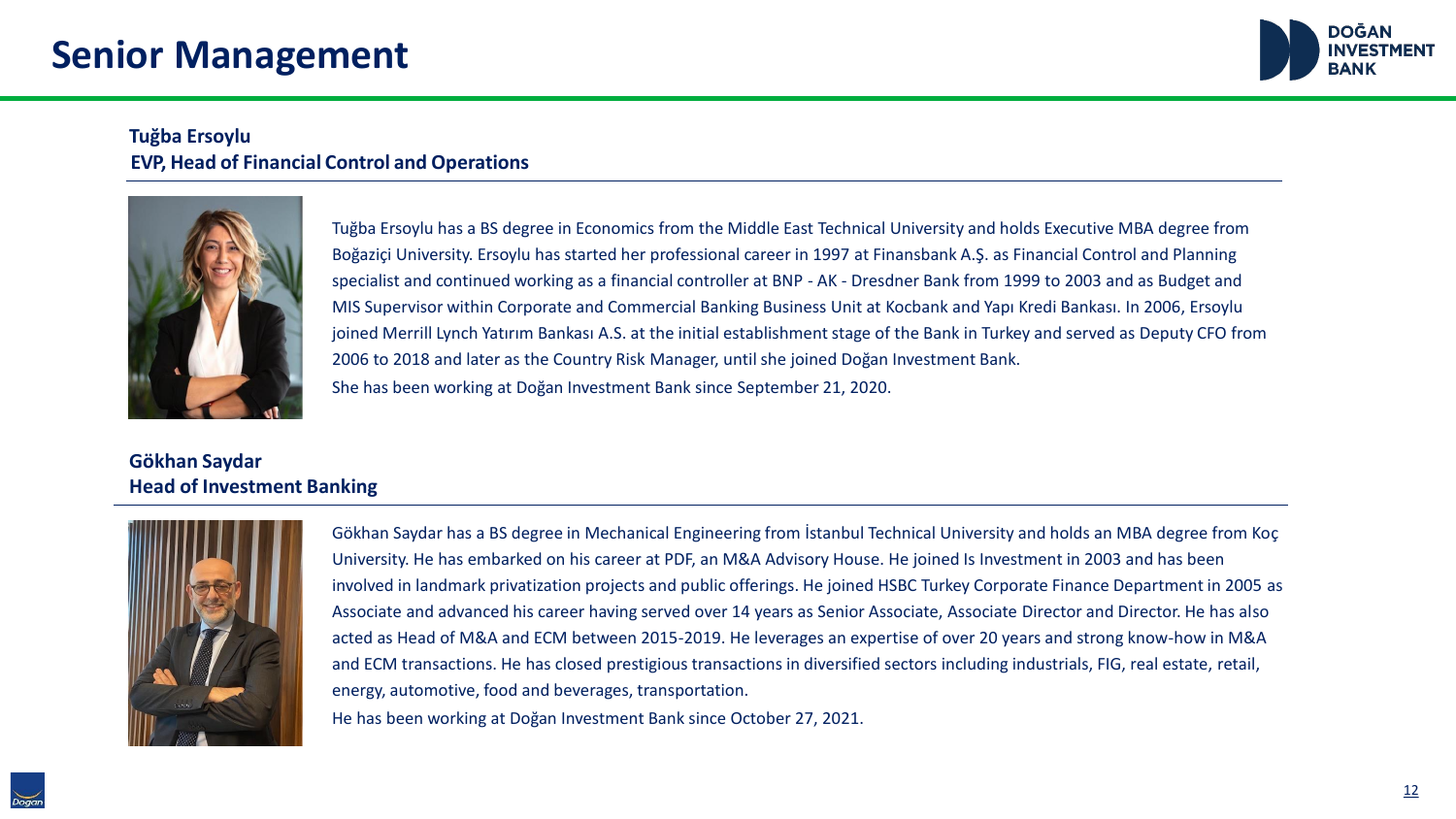### **Senior Management**



#### **Nihan Salihoğlu Tarmur Head of Credits**



Nihan Tarmur has over 27 years of experience in corporate and project finance, foreign trade and cash management services. She started her banking career as a Yapı Kredi Bankası Management Trainee in Corporate Sales division in 1994. She worked as Director in Corporate Banking between 2007 and 2012. She lastly served as the Corporate Sales Director for Unicredit Securities in Turkey. In 2012, Nihan joined to Alternatifbank as Head of Sales and Credit Support Unit in Corporate and Commercial Banking division. In 2016 she joined Besfin Financial Services as Executive Director where she focused on advisory services regarding project finance, refinancing and restructuring. Nihan Tarmur has a BS degree in Chemistry from Boğaziçi University and holds a Business Certificate from Georgetown University in US (D.C.) She has been working at Doğan Investment Bank since December 8, 2020.

### **Nalan Taşkıran Head of Digital Banking**



Nalan Taşkıran has a B.Sc. degree in Industrial Engineering from the Marmara University and holds Engineering Management Master's degree from Stevens Institute of Technology, USA. She started her banking career at Fortis Bank in 2004 as an Assistant Manager in the Retail Banking Product Development Department and then continued as a Project Manager at Fortis Bank headquarter in Belgium. She continued her career as SME Banking Segment Manager at Fortis Turkey, before joining to Finansbank in 2010. Nalan Taşkıran worked in SME Banking Business Development and later Digital Banking Service Design Department at Akbank from 2013 and 2020. She worked as Digital Channels Product and Business Development Chapter Lead at ING Bank from 2020 to 2022, where she was responsible for Mobile Banking, Internet Banking, chatbot and website channels and took part in the development of new products and services in Digital Channels.

She has been working at Doğan Invesment Bank since April 29, 2022.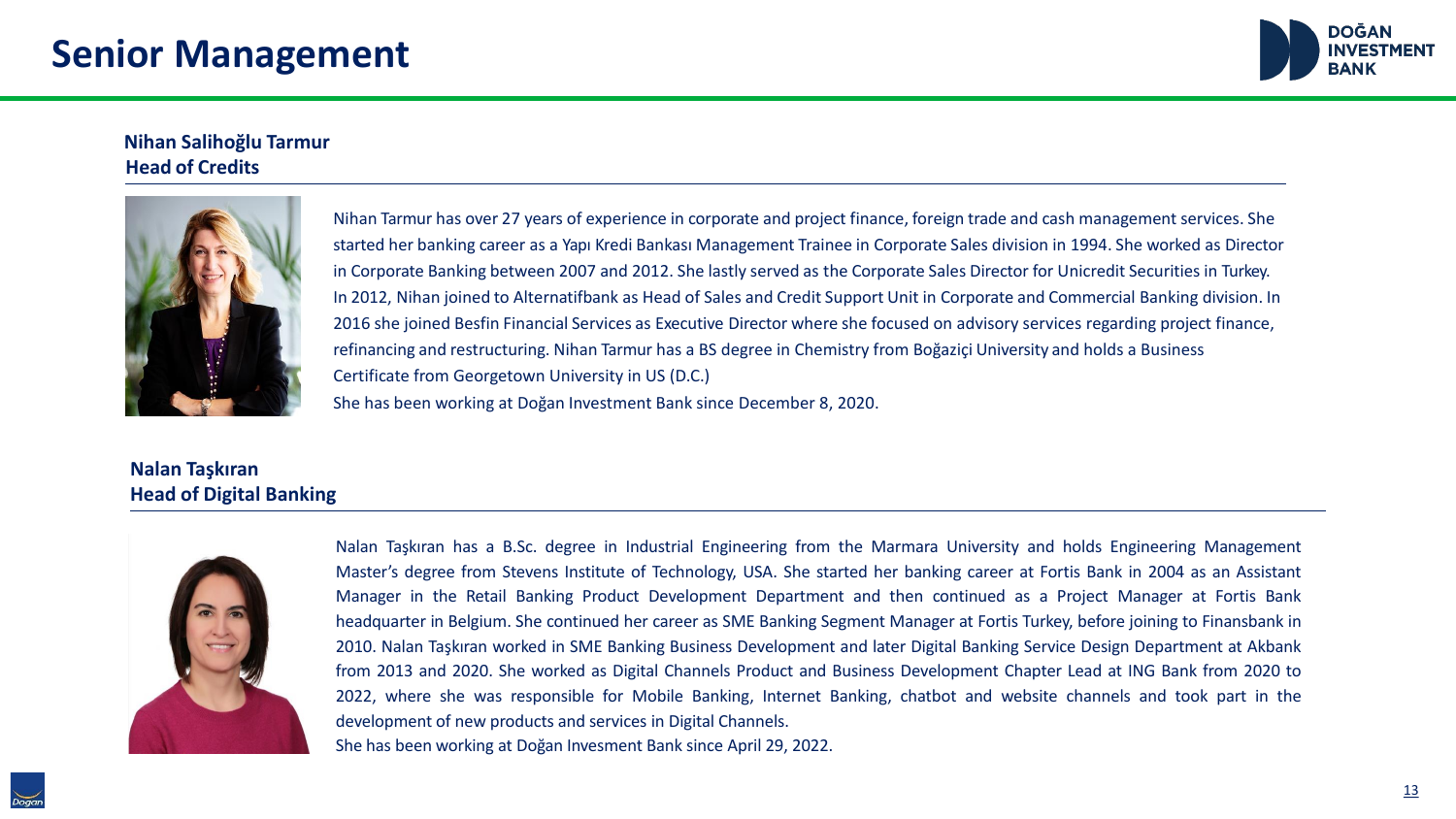

#### **Hikmet Aras Head of Information Technologies**



Hikmet Aras got her BS degree from Middle East Technical University Computer Engineering Department in 2003. Same year, she started her career as Application Infrastructure Specialist in Finansbank Information Technologies department. During 2008 - 2017, she worked as System Architect and Consultant for Fiba Holding foreign subsidiaries and got her graduate degree from Boğaziçi University Computer Engineering Department in 2010. In her career of 18 years, she took several roles in Fiba Group companies, and finally worked in Fibabanka as Head of IT Infrastructure Team responsible of open systems, backup storage systems and banking applications administration.

She has been working at Doğan Investment Bank since March 8, 2021.

### **Salih Demirtaş Head of Information Security**



After graduating from METU Industrial Engineering department, Salih Demirtaş started his career at Technology Governance Department of Türk Telekom in process improvement, quality assurance and project management office teams in 2010. In Deloitte Turkey Risk Advisory Department, he had an expertise on technology implementation, business and IT transformation, security, risk and IT strategy management and audit projects. He participated and managed high number of Risk Advisory Projects from core banking transformation to CRM/DWH reengineering as Senior Manager. Salih joined Bank of China Turkey A.Ş. as Information Security Officer in 2019 and was responsible for security, IT risk and governance functions in organization before joining Doğan Investment Bank. Through his career, Salih primarily focused on technology improvement, IT reorganization and cyber security in various sectors and holds PMP, CISA and ISO 27001 certifications.

He has been working at Doğan Investment Bank since November 8, 2021.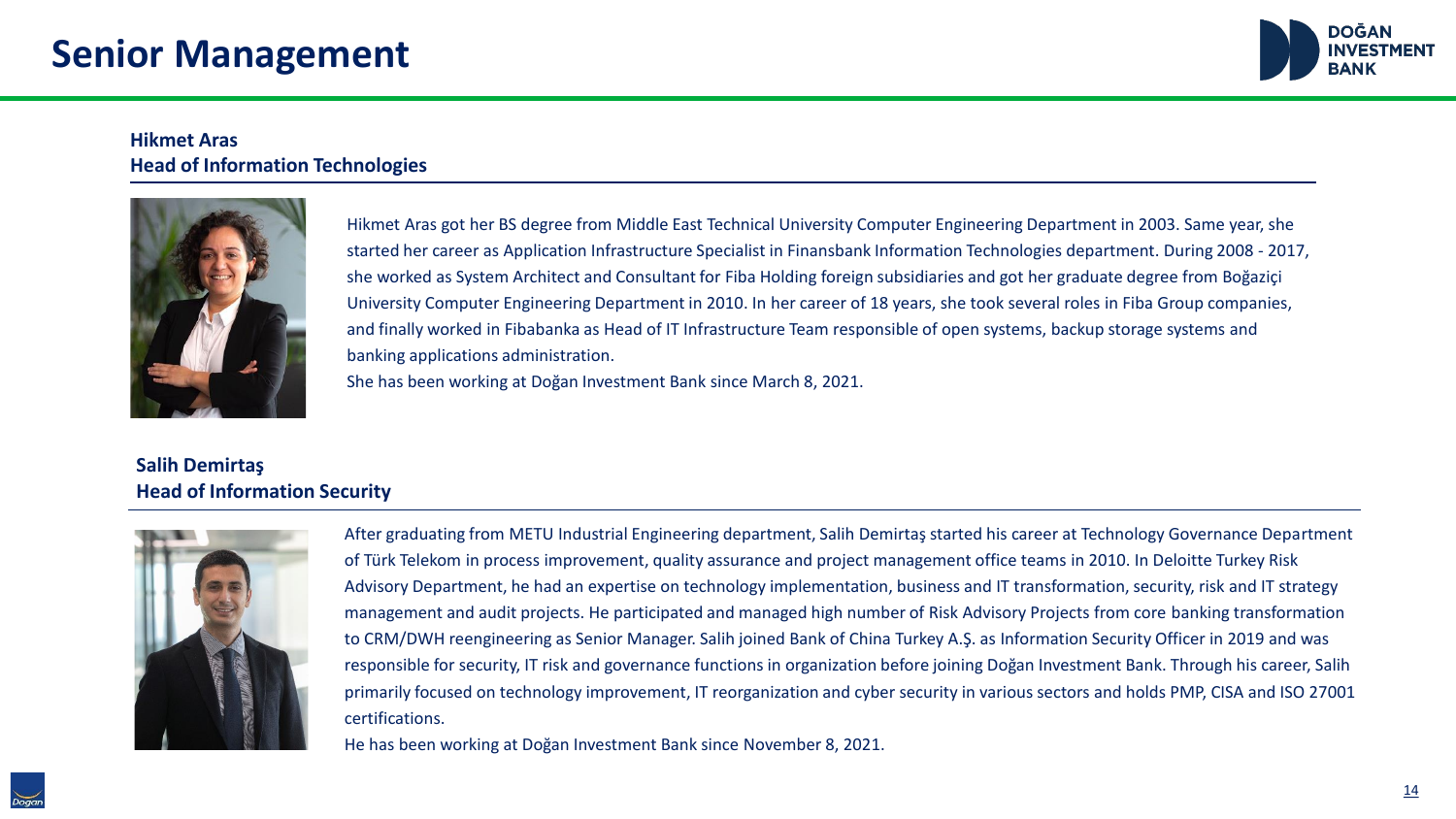

#### **Ayşe Türker Çınar Head of Legal**



Ayşe Türker Çınar received her law degree from Marmara University School of Law and holds an LL.M. degree from Santa Clara University, California. She began her career in private practice handling a variety of different litigation matters for clients at both trial and appellate levels. She also worked for an international law firm based in İstanbul providing legal counsel to multinational companies operating in Turkey. Later, she worked at Şekerbank T.A.Ş. as a legal counsel responsible for managing legal matters regarding the operation of the bank including contract drafting/reviewing, litigation, and providing opinions on issues related in particular to commercial law.

She has been working at Doğan Investment Bank since November 1, 2021.

#### **Sinem Eda Güllüoğlu Head of Human Resources**



Sinem Eda Güllüoğlu got her BS degree from Istanbul University, Faculty of Literature in 2003. She started her career in the Human Resources department of Hürriyet Newspaper in 2004 and took part in the recruitment, performance evaluation and reward processes of the newspaper's publication group. Between 2011 and 2013, she managed performance management, employer branding, training planning, and recruitment processes at Doğan Online. Between 2013 and 2019, she worked as Head of Human Resources and Administrative Affairs in DD Mortgage (JV of Deutsche Bank & Doğan Group). After 2019, she worked as Head of Human Resources at Doruk Faktoring A.Ş. She has been responsible for all Human Resources processes since the establishment of the Bank.

She has been working at Doğan Investment Bank since December 26, 2020.